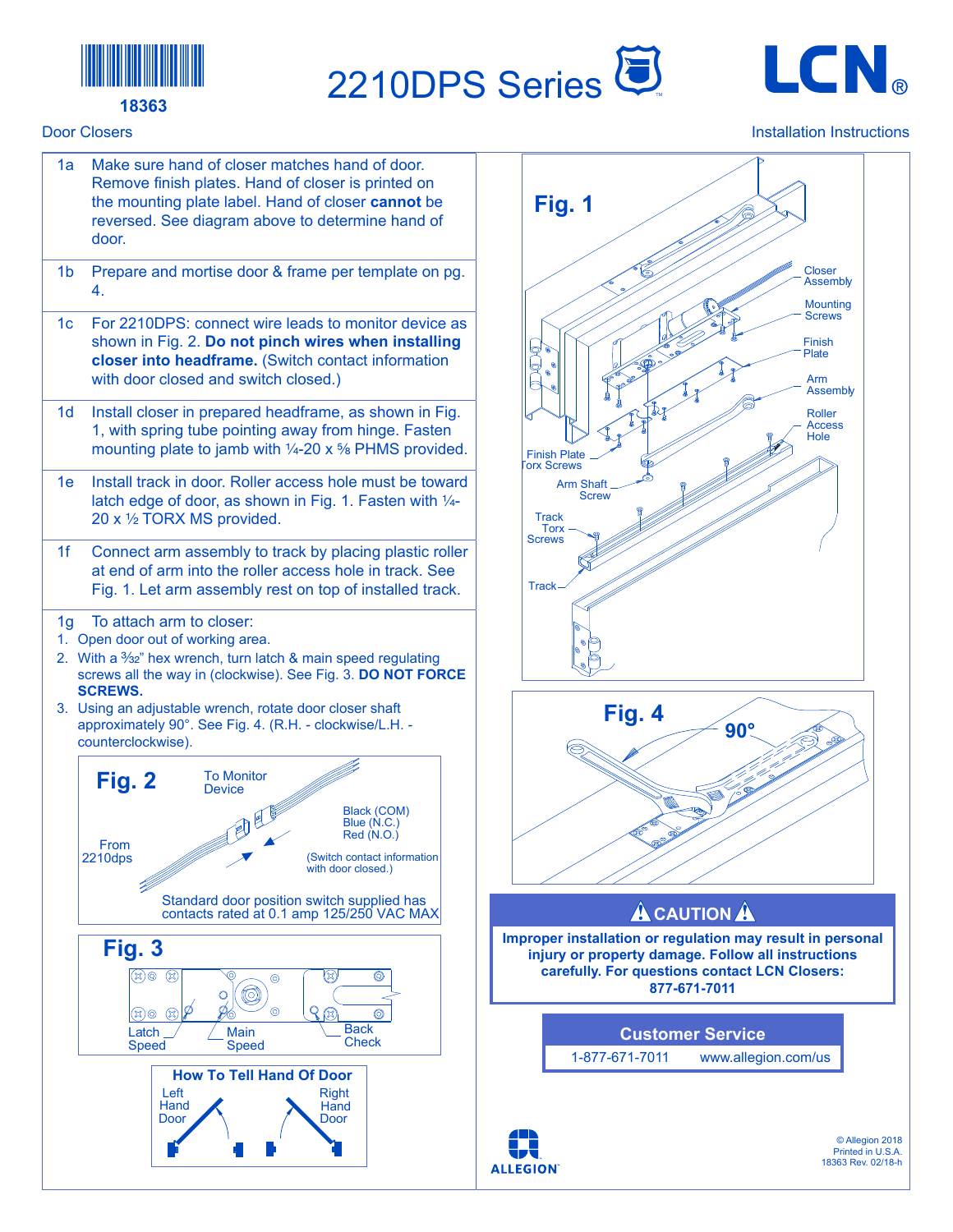4. With closer shaft now stationary, move the end of the arm to shaft of closer. Slowly move door so hole in arm lines up correctly with closer shaft. Push arm up into position and insert arm shaft screw, as shown in Fig.5.



turn regulating screws clockwise to SLOW door speed / counterclockwise to INCREASE door speed. both MAIN & LATCH speed screws 2 full turns BACKCHECK is a feature that slows the speed of cycle. A normal closing time from a 90 $^{\circ}$  position is  $\qquad$  | Backcheck 1h To Regulate Closing Speed & Backcheck: See Fig. 6 below Use a 3/32" hex wrench to re-adjust MAIN & LATCH speed screws (closed in step 7A). Turn counterclockwise. Open door and observe closing 5 to 7 seconds, equally divided between MAIN & LATCH speeds. If further adjustment is required, door at approximately 70°. To INCREASE force turn BACKCHECK screw clockwise. To REDUCE force turn BACKCHECK screw counterclockwise. **Do not use an abrupt BACKCHECK setting, nor expect closer to act as a door stop!**



1i For 2210DPS: Signal Response Point Verification

If door silencers are to be used, they should be installed prior If door silencers are to be used, they should be installed prior<br>to this step. Close the door slowly and note where the switch response signal occurs. The factory setting should provide a signal response between 1/4" & 3/4" off the stop for a 36" door.

**Only** if a different signaling point is necessary, perform steps a - c using a No. 3 Phillips screwdriver (5/16" shank). **If the switch is giving an "open" signal when the door is fully closed, follow**  steps 9D through 9F.<br>\_ Main

To adjust the signaling point for the door **nearer** to the closed position: point for the door **nearer** to the closed

- a. Open the door approximately 20°, or enough to access the signal adjustment hole in mounting plate (See Fig. 7, below). Prevent door from moving during the adjustment. Insert the No. 3 Phillips screwdriver into the signal adjustment hole to engage the trigger gear.
- **b. For Right Hand Door:** turn the screwdriver clockwise **VERY SLIGHTLY**

**For Left Hand Door:** turn the screwdriver counterclockwise **VERY SLIGHTLY**

**c. REMOVE SCREWDRIVER BEFORE ALLOWING DOOR TO MOVE.** Allow the door to close completely. Check the signal activation point. If still too far from the "door closed" position, repeat steps a, b & c.



To adjust the signaling point for the door **farther** from the closed position:

- the signal adjustment hole in mounting plate (See Fig. 7, d. Open the door approximately 20°, or enough to access on previous page). Prevent door from moving during the adjustment. Insert the No. 3 Phillips screwdriver into the signal adjustment hole to engage the trigger gear.
- **For Left Hand Door:** turn the screwdriver **clockwise VERY SLIGHTLY e. For Right Hand Door:** turn the screwdriver counterclockwise **VERY SLIGHTLY**
- **f. REMOVE SCREWDRIVER BEFORE ALLOWING DOOR TO MOVE.** Allow the door to close completely. Check the signal activation point. If still too close to the "door closed" position, repeat steps d, e & f.

## **1j CLOSING POWER ADJUSTMENT:**

Depending on width of door, the 2210DPS has been ordered as one of three sizes: 2213, 2214 or 2215. Determine closer size from either label on box or UL label on mounting plate.

Adjustment can be made with a flat head screwdriver (see Fig. 8). Adjustment range for each size is as follows:

• 2213: Closer is shipped at minimum closing power. If MORE closing power is required, turn adjusting screw counterclockwise, but not more than 36 full turns. DO NOT turn adjusting screw clockwise.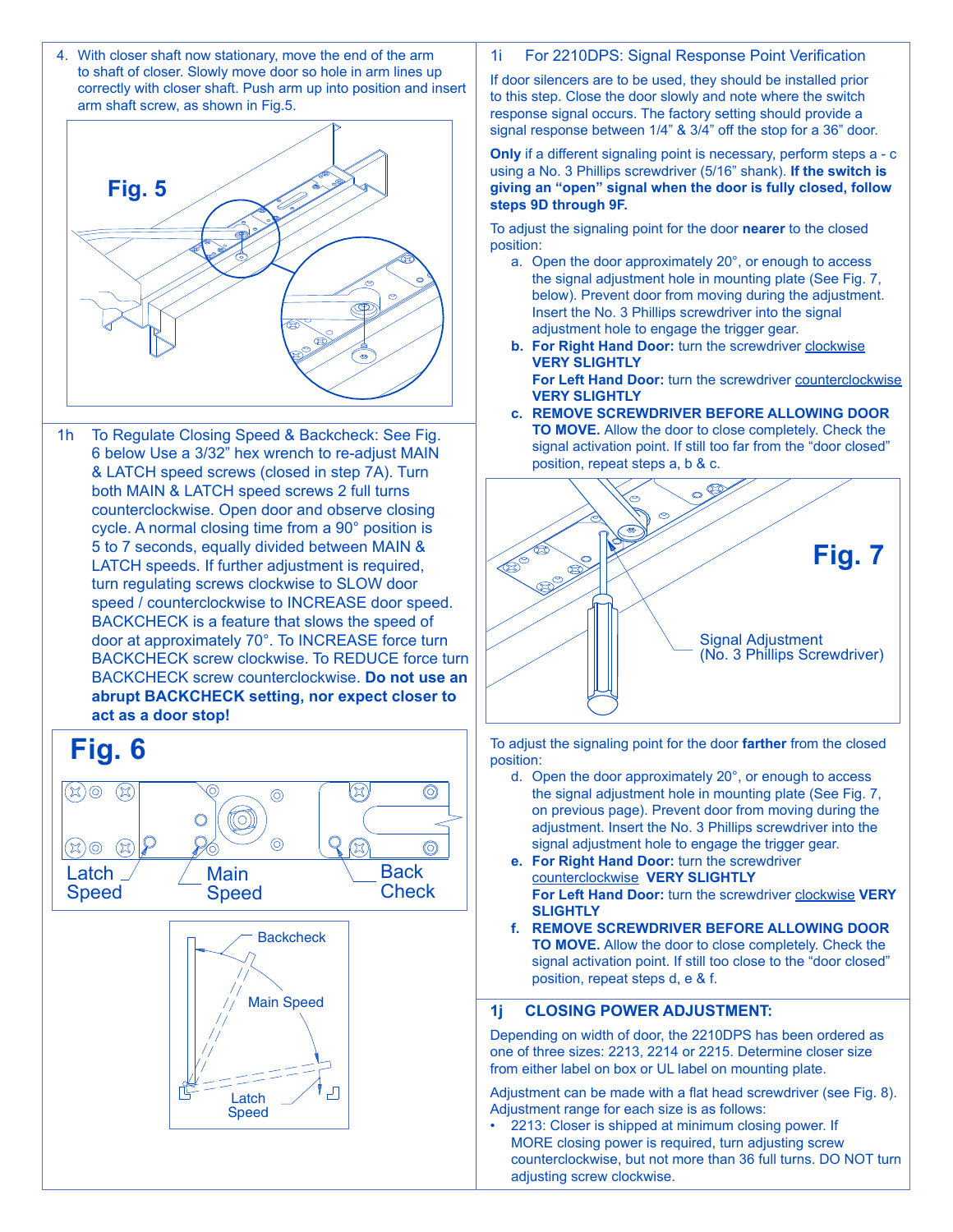- 2214: If **MORE** power is required, turn adjusting screw **counterclockwise**, but not more than 18 full turns. If **LESS** power is required, turn adjusting screw **clockwise**, but not more than 18 full turns. **Do not** turn adjusting screw more than 18 full turns in either direction.
- 2215: Closer is shipped at maximum closing power. If LESS power is required, turn adjusting screw clockwise, but not more than 36 full Turns. Do not turn adjusting screw counterclockwise.